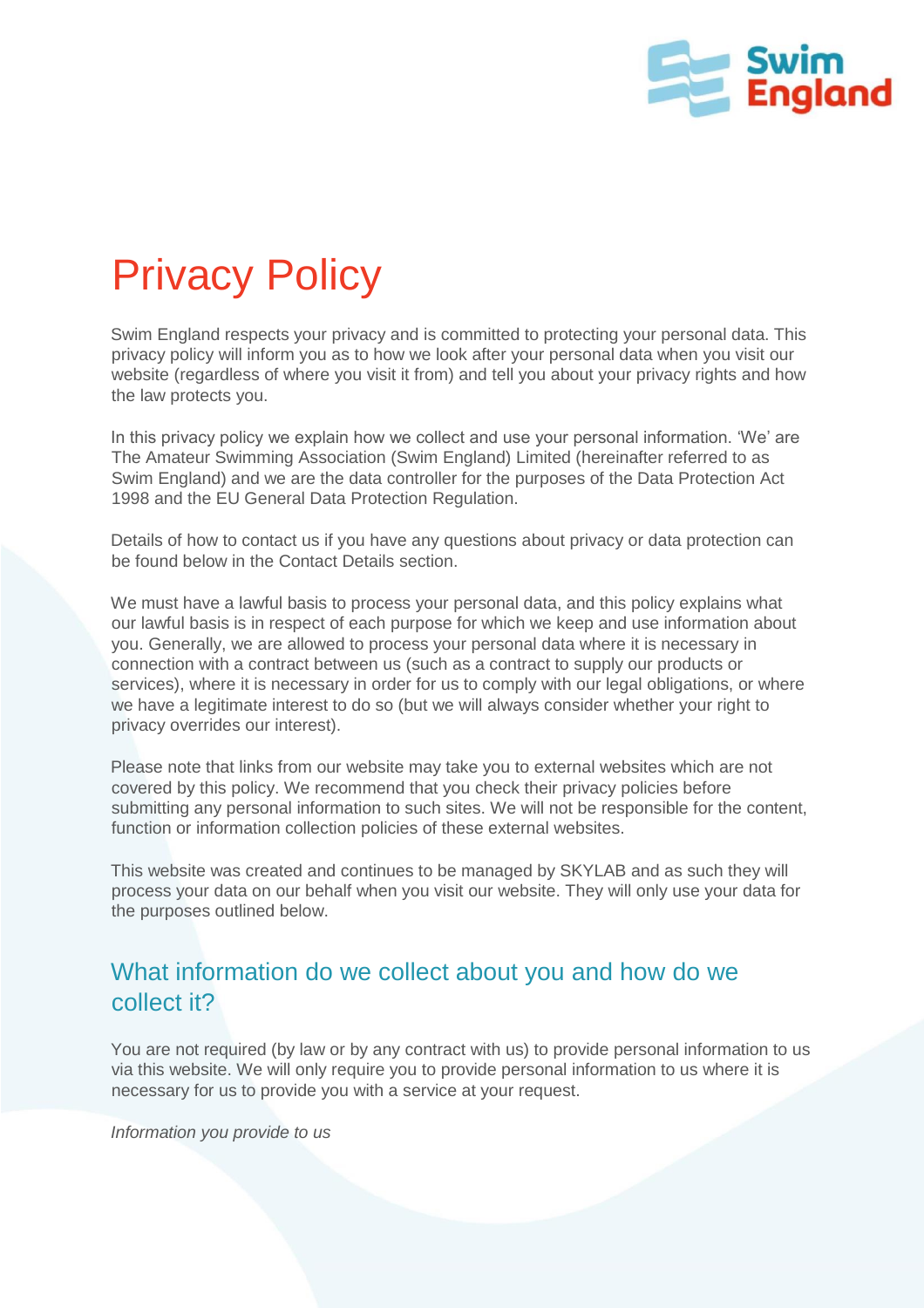We collect personal information about our members when you create an account on our online membership system to become a member of Swim England.

We may receive personal information about you whenever you contact us. For example, by doing the following:

- Enquiring about our products, services competitions or events
- Entering our event and competitions through online entries
- Signing up for our newsletters and further information or registering
- Signing up for Just Swim membership or an online account
- Using and browsing our website
- Telephoning, texting, writing by post or emailing us
- Enquiring about, or applying for, job vacancies or volunteering opportunities
- Registering for an account through the My Learn to Swim app

This information may include the following:

- Normal identification information, such as your full name, date of birth, age, gender
- Additional information including height and weight for performance tracking purposes
- Contact information, such as your postal address, email address and telephone number
- Additional information relevant to your use of our site and services, such as your marketing preferences, survey responses and feedback
- records of your interactions with us such as telephone conversations, emails and other correspondence and your instructions to us;
- records of your attendance at any events or competitions hosted by us;
- images in video and/or photographic form and voice recordings. Our competitions and events may be filmed for live streaming purposes;
- Payment information (this is securely collected and processed by our payment provider)
- In respect of job applications, your CV including details of your education and employment history (and any other information which you may choose to provide to us with your CV)

#### *Information we collect about you on our website*

We collect information using cookies and other similar technologies to help distinguish you from other users of our website. These can streamline your online experience by saving you from re-inputting some information and also allow us to make improvements to our website.

For more information about how and why we use cookies, please take a look through our Cookie Policy.

When you visit our website we may collect the following information:

- Which pages you view and which links you follow
- Your IP address and general location
- Details of the hardware and software that you are using to access the site
- Any passwords that you use on our website
- If you choose to log in using a third party, we will record your login provider
- A device identifier (cookie or IP address) for fraud prevention
- Details of your visits to our website and the resources that you access, including, but not limited to, toolkits, weblogs and other communication data

We do not knowingly process Personal Data of anyone under 13 years old, if we become aware that a data subject is under 13 years old we will only process their data with the valid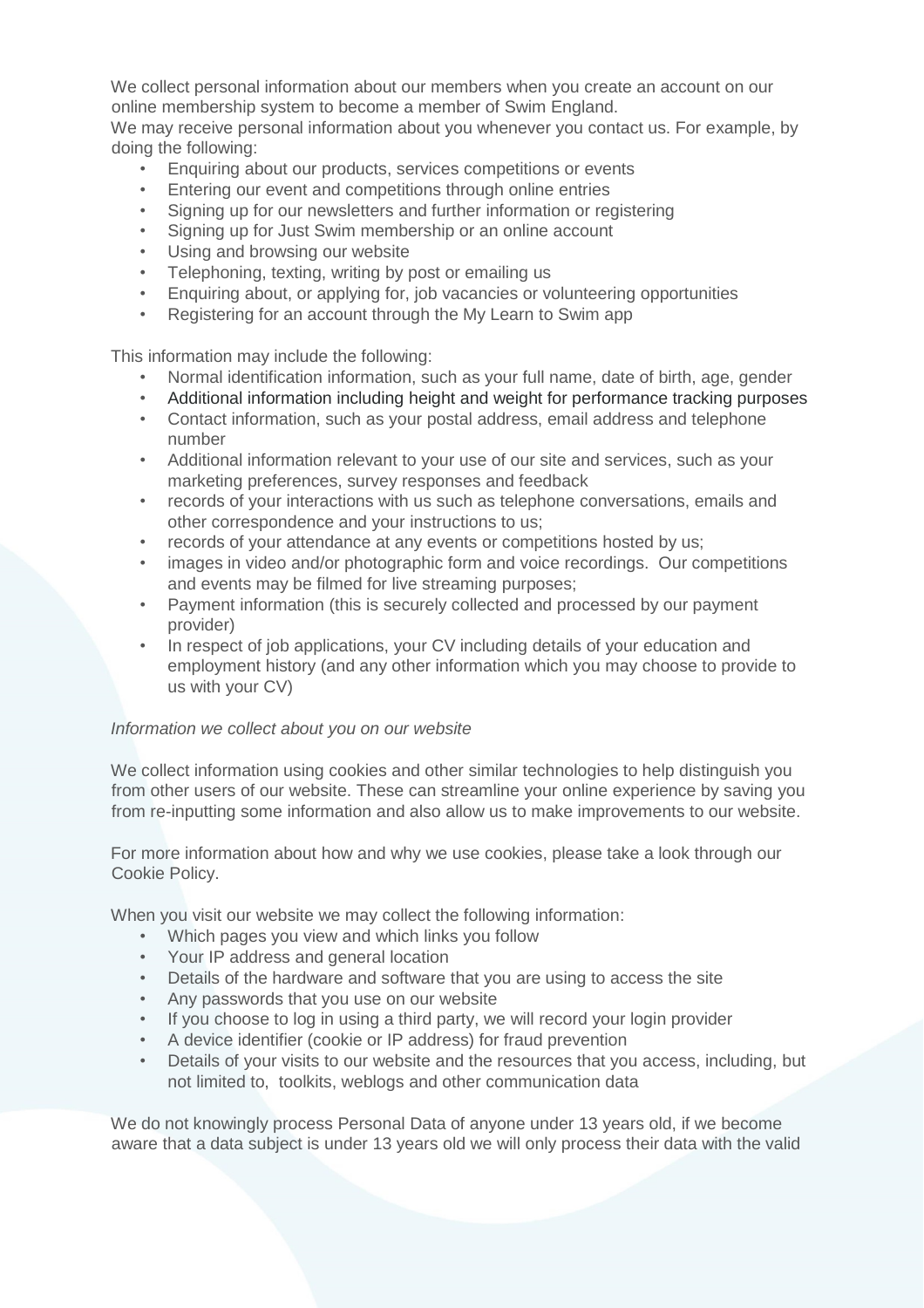consent of the parent or holder of parental responsibility of the data subject to the processing of that Personal Data.

#### *Information we collect about you from other sources*

We may collect information about you from other sources. This may include the following:

- Publicly available information, from sources such as Companies House and the Electoral Roll.
- Information you have shared publicly, including on social media.
- If you apply for a job or a volunteer position, we may collect information about your criminal record by obtaining a DBS check through an approved agency.
- Information from third party databases or data suppliers, such as credit reference agencies.

This list is not exhaustive and, in specific instances, we may need to collect additional data for the purposes set out in this policy.

#### *Information we receive about you from other sources*

Sometimes you will have given your consent for other websites, services or third parties to provide information to us.

This could include information we receive about you if you use any of the other websites that we operate or the other services that we provide, in which case we will have informed you when we collected that data if we intend to share those data internally and combine it with data collected on this site. We will also have told you for what purpose we will share and combine your data.

It could also include information from third parties that we work with to provide our products and services, such as payment processors, delivery companies, technical support companies and advertising companies. Whenever we receive information about you from these third parties, we will let you know what information we have received and how and why we intend to use it.

## How do we use your personal information?

We take data protection law seriously, so below we have set out exactly how and why we use your information, and what our legal basis is to be able to use your information in each way.

#### *Supplying our products and providing our services*

It is necessary for us to use personal information about you to enter into and perform the contracts that we make with you, such as when you become a customer, supplier or member. Using your information in this context is necessary so that we can:

- Provide you with information about the products or services
- Provide members with information which is included within your membership benefits package including details about your insurance, advanced ticket information for events, partner discounts and any Swim England updates. You can choose not to receive these messages by unsubscribing from them.
- To carry out our obligations arising from any contract that we have with you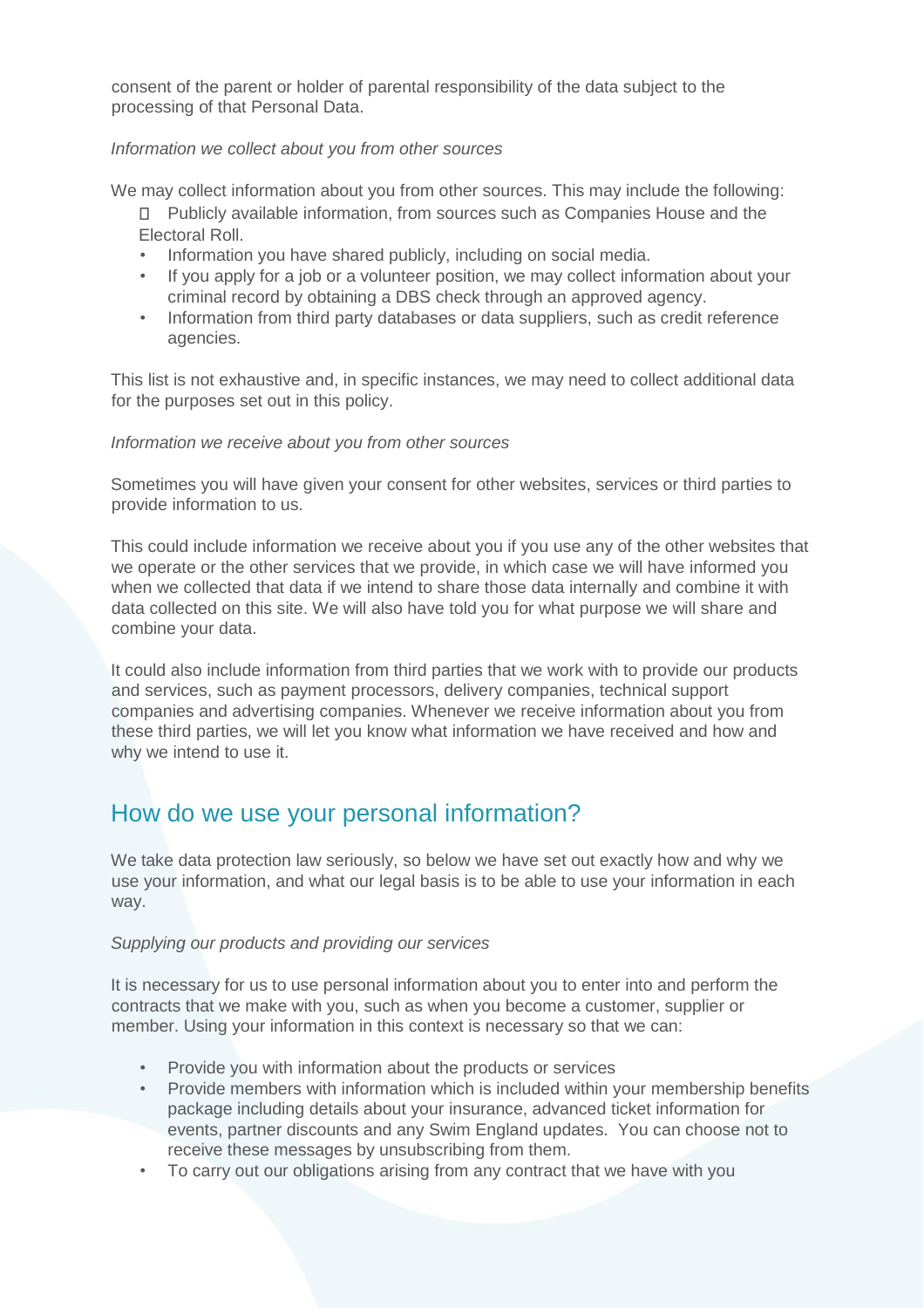- Verify your identity
- Deal with any complaints you may have
- Contact you about any changes that we make to our services, events or organisation
- Administer our website, including troubleshooting problems, analysing statistics, conducting research and tests and keeping the site secure

If you enquire about, or apply for, a job vacancy, it is necessary for us to use your personal information as part of the recruitment process, in order to assess your suitability for a particular role.

#### *Telling you about events or other products or services that we think may be of interest to you*

We may use your information to identify and tell you about events and our products or services that we think may be of interest to you. We will only do this where you have informed us that you would like to receive marketing communications. We may also use your information to invite you to participate in market research. If we do contact you about market research, you do not have to participate. If you tell us that you do not want to receive market research communications, we will respect this. Whether you choose to receive marketing communications, or market research communications is entirely up to you. You can choose to receive both, none, or just one or the other. Your choice will not affect any products or services that you have purchased from us, nor will it affect any quotes for products or services you buy in future.

You can update your preferences by using the unsubscribe links in any of our emails to you, or by getting in touch using our website or contacting us as set out below.

#### *Telling you about products or services that are similar to ones that you have already bought*

If you have already contacted us about attending, participating in, or volunteering at, a Swim England event, we may contact you with some information about services and events that are similar.

We will only contact you by email or text message and you can choose not to receive these messages at any time. Simply follow the instructions in the message, or get in touch using our website.

#### *Telling members about the sport of swimming*

We will communicate to our members details of our events and competitions for the purposes of promoting the development of the sport and to enable members to participate in the sport at a local, regional and national level.

#### *Making our organisation better*

We always want to offer the best services, events and experience that we can. Sometimes this means we may use your information to find ways that we can improve what we do, or how we do it.

In this context, we will only use you information where it is necessary so that we can:

- □ Review and improve our existing services and develop new ones
- Review and improve the performance of our systems, processes and staff (including training)
- Improve our site to ensure that content is presented in the most effective manner for you and for your computer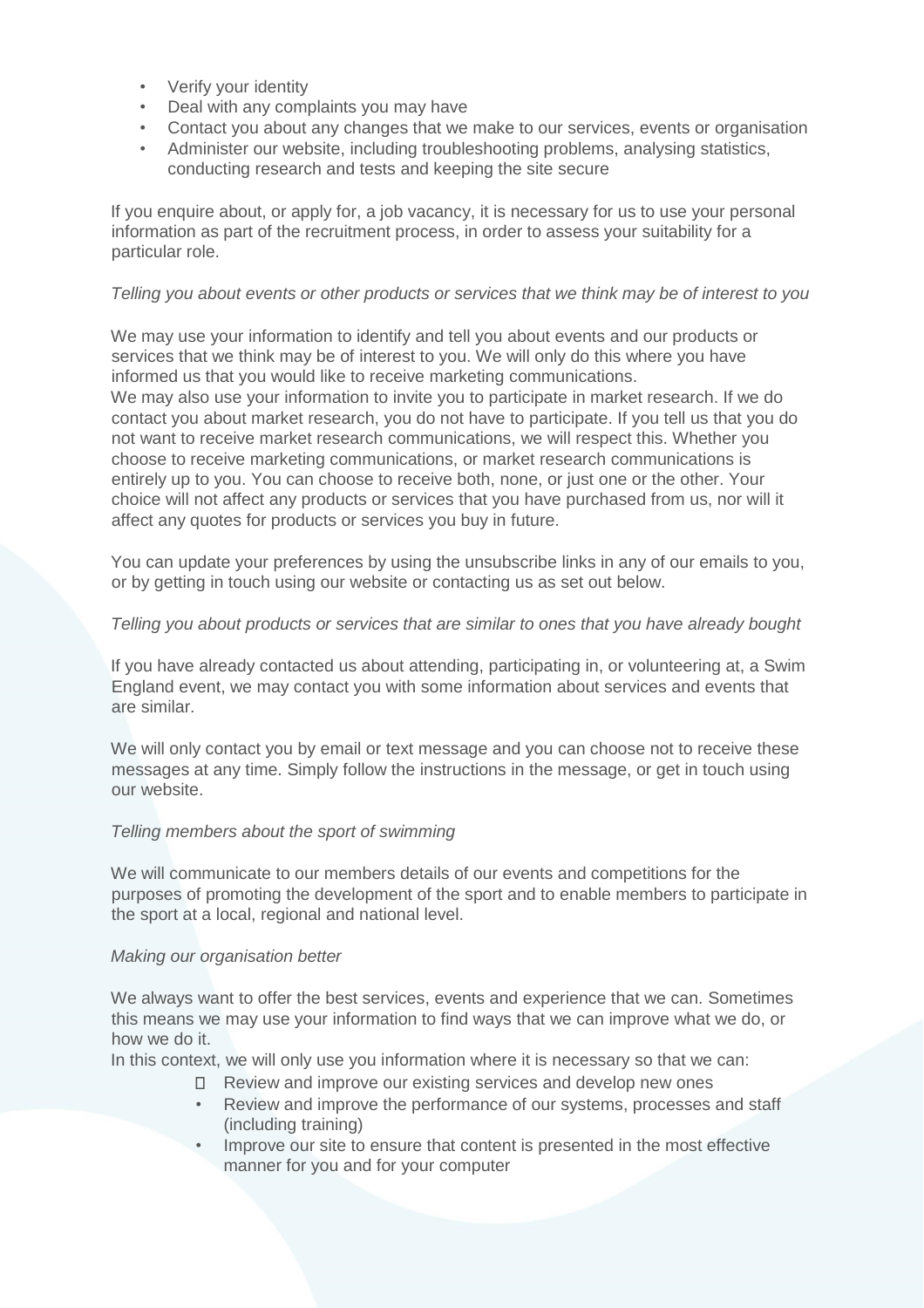• measure and understand the effectiveness of advertising we serve to you and others, and to deliver relevant advertising to you

#### *Contacting you*

We want to stay in touch with you. Sometimes we may need to use the information that we have about you in order to respond to your questions or let you know about important changes.

We will only use your information in this respect where it is necessary so that we can:

- Interact and respond to any communications you send us, including where you use the Contact Us section, and any social media posts that you tag us in
- Let you know about any important changes to our business or policies

#### *Verifying your identity*

We may use your information where it is necessary for us to do so in order to meet our legal obligations or to detect and prevent fraud, money-laundering and other crimes.

#### *Protecting you and others from harm*

We may use your information where it is necessary to protect your interests, or the interests of others. This may include in the event of criminality such as identity theft, piracy or fraud. We need all the categories of information listed above to allow us:

- (i) to provide our services to you;
- (ii) to enable us to comply with legal obligations; and
- (iii) to pursue legitimate interests of our own or those of third parties (provided your interests and fundamental rights do not override those interests).

The situations in which we will process your personal data are listed set out in the table below and indicate the purpose or purposes for which we are processing or will process your personal information.

|                                                                                                                                        | <b>Perform</b><br>Our<br><b>Contract</b><br><b>With</b><br>You | <b>Comply</b><br><b>With Legal</b><br><b>Obligations</b> | <b>Pursue</b><br>Legitimate<br><b>Interests</b> |
|----------------------------------------------------------------------------------------------------------------------------------------|----------------------------------------------------------------|----------------------------------------------------------|-------------------------------------------------|
| Verifying your identity                                                                                                                | X                                                              | X                                                        | X                                               |
| Making a decision to supply our services                                                                                               | X                                                              |                                                          |                                                 |
| Administering the contract we have entered into with<br>you                                                                            | $\chi$                                                         |                                                          |                                                 |
| Administering your entries into events and<br>competitions                                                                             |                                                                |                                                          | $\mathsf{X}$                                    |
| Make the benefits of membership available to you                                                                                       | $\times$                                                       |                                                          | X                                               |
| To enable you to use the My Learn to Swim app                                                                                          |                                                                |                                                          | X                                               |
| To contact you in order to seek your consent to<br>receive offers and benefits from our commercial<br>partners, sponsors and suppliers |                                                                |                                                          | $\mathsf{X}$                                    |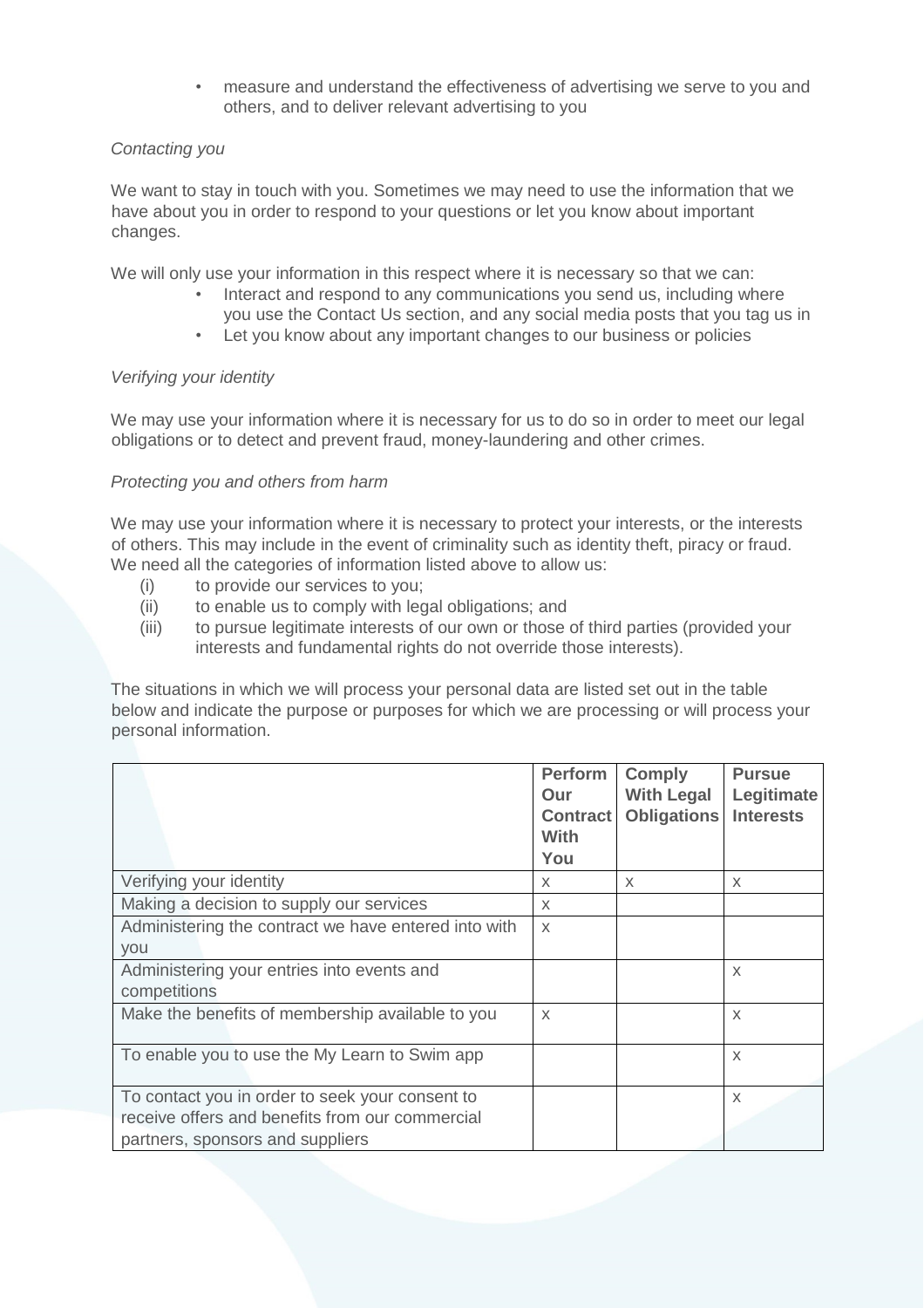| Run the Swim England membership check                 |        |   | X |
|-------------------------------------------------------|--------|---|---|
| which can be found online at                          |        |   |   |
| https://www.swimming.org/swimengland/clubmember-      |        |   |   |
| check/ to ensure that a member is eligible to compete |        |   |   |
| or officiate at an event                              |        |   |   |
| Report competition results which can be found on our  |        |   | X |
| rankings system which can be found at                 |        |   |   |
| https://www.swimmingresults.org/                      |        |   |   |
| Dealing with any complaints you may have              | X      |   | X |
| Logistics management and planning, including          |        | X | X |
| accounting and auditing                               |        |   |   |
| Making arrangements for the termination of our        | $\chi$ |   | X |
| contract                                              |        |   |   |
| Making repairs, alterations and improvements to the   | X      | X | X |
| services supplied                                     |        |   |   |
| Dealing with legal disputes involving you             |        | X | X |
| To suspend membership and take disciplinary action    |        |   | X |
| where necessary                                       |        |   |   |
| Complying with health and safety obligations          | X      | X | X |
| To detect and prevent fraud, moneylaundering and      |        | X | X |
| other crimes                                          |        |   |   |
| To review and improve the performance of our          |        |   | X |
| systems, processes and staff (including training)     |        |   |   |
|                                                       |        |   |   |
| To interact and respond to any communications you     |        |   | X |
| send us, including social media posts that you tag us |        |   |   |
| in.                                                   |        |   |   |
| To let you know about any important changes to our    |        |   | X |
| business, policies, rules and regulations             |        |   |   |
|                                                       |        |   |   |
| To ensure that the information that we hold about you |        |   | X |
| is accurate and up to date                            |        |   |   |
| To protect your interests, or the interests of others |        | X | X |
| (such as in the event of criminality such as identity |        |   |   |
| theft, piracy or fraud)                               |        |   |   |

#### *Change of purpose*

We may contact you in the future to advertise and market new membership benefits and offers from our sponsors and suppliers. However, we will always seek your consent before sending such material and we would always give you the opportunity to unsubscribe.

We will only use your personal information for the purposes for which we collected it, unless we reasonably consider that we need to use it for another reason and that reason is compatible with the original purpose. If we need to use your personal information for an unrelated purpose we will notify you and we will explain the legal basis which allows us to do so.

Please note that we may process your personal information without your knowledge or consent, in compliance with the above rules, where this is required or permitted by law.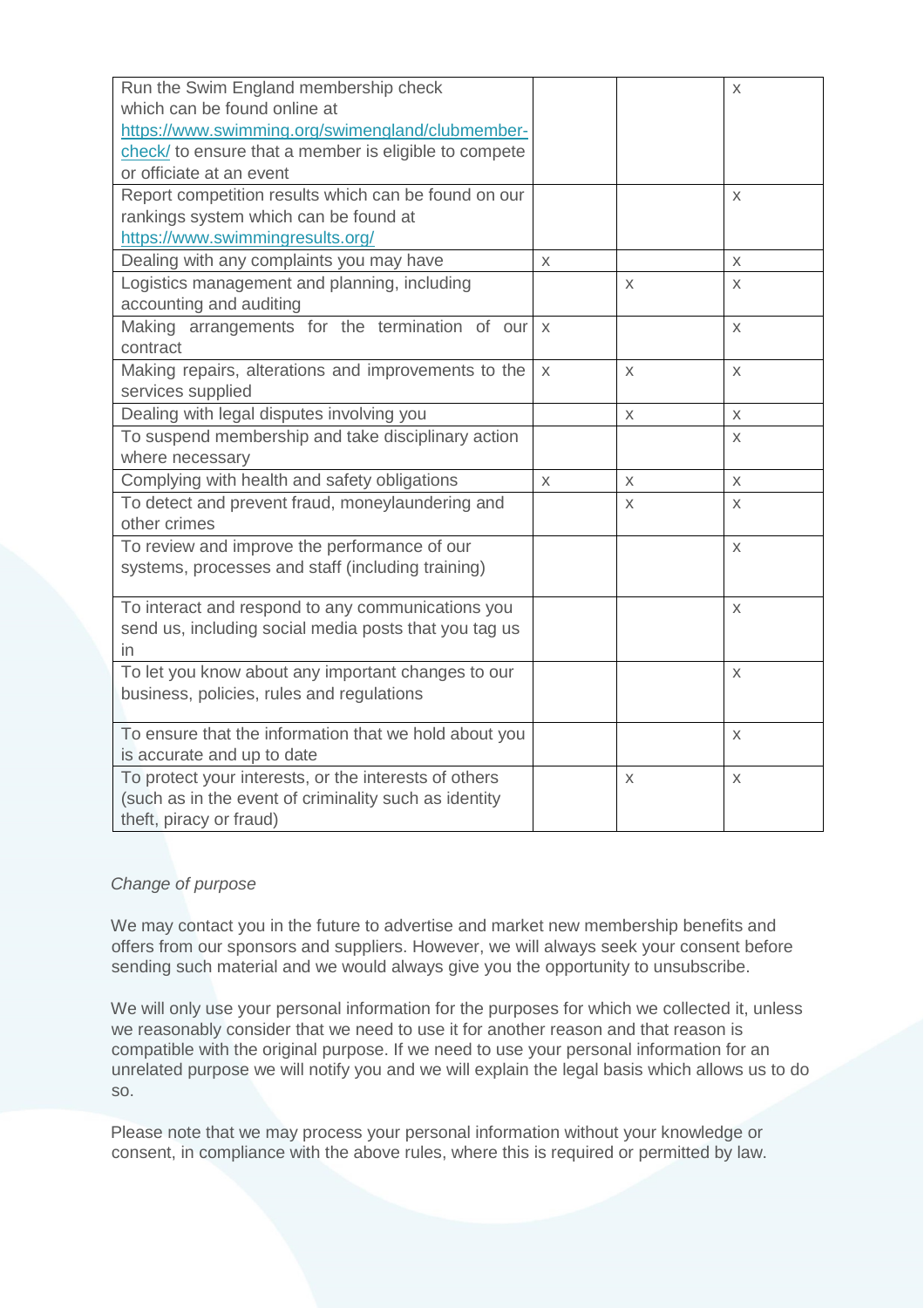# Who do we share your personal information with?

#### *Sharing your information within Swim England*

We share the information that you provide to us with our staff so that we can provide our services to you.

We may share the information that you provide to us with British Swimming, clubs, bodies, associations and organisations affiliated to Swim England or Swim England Regions in order to allow them and us to properly administer the sport of swimming on a local, regional and national level,

When you sign up to be a member certain details such as your name, year of birth and gender will be visible to other members. You can choose to hide this information by logging into our club members' area at [www.swimmingmembers.org.](http://www.swimmingmembers.org/) If you take part in events your name will appear in the rankings tables unless you have chosen to hide your name.

#### *Sharing your information with third parties*

We may share your data with selected third parties. For example, we may share your information with:

- Internet hosting providers to host the website, related infrastructure, services and applications
- Contact management systems to send emails, instant messages, social media messages and SMS messages, currently our provider is MaxiMail
- Service providers: for example payment processors, supply chain partners and subcontractors and IT services (including CRM)

There are certain exceptional circumstances in which we may disclose your information to third parties. This would be where we believe that the disclosure is:

- Required by the law, or in order to comply with judicial proceedings, court orders or legal or regulatory proceedings
- Necessary to protect the safety of our employees, our property or the public
- Necessary for the prevention or detection of crime, including exchanging information with other companies or organisations for the purposes of fraud protection and credit risk reduction.
- Proportionate as part of a merger, business or asset sale, in the event that this happens we will share your information with the prospective seller or buyer involved

We require all third parties to respect the security of your personal data and to treat it in accordance with the law. We do not allow our third-party service providers to use your personal data for their own purposes and only permit them to process your personal data for specified purposes and in accordance with our instructions.

## How long do we keep your personal information?

We will only store your personal information for as long as we need it for the purposes for which it was collected. Where we provide you with any service, we will retain any information you provide to us at least for as long as we continue to provide that service to you. If you apply for a job vacancy (or otherwise send us your CV) we will retain your CV (and any publicly available information, for example from social media) for a period of 6 months. If we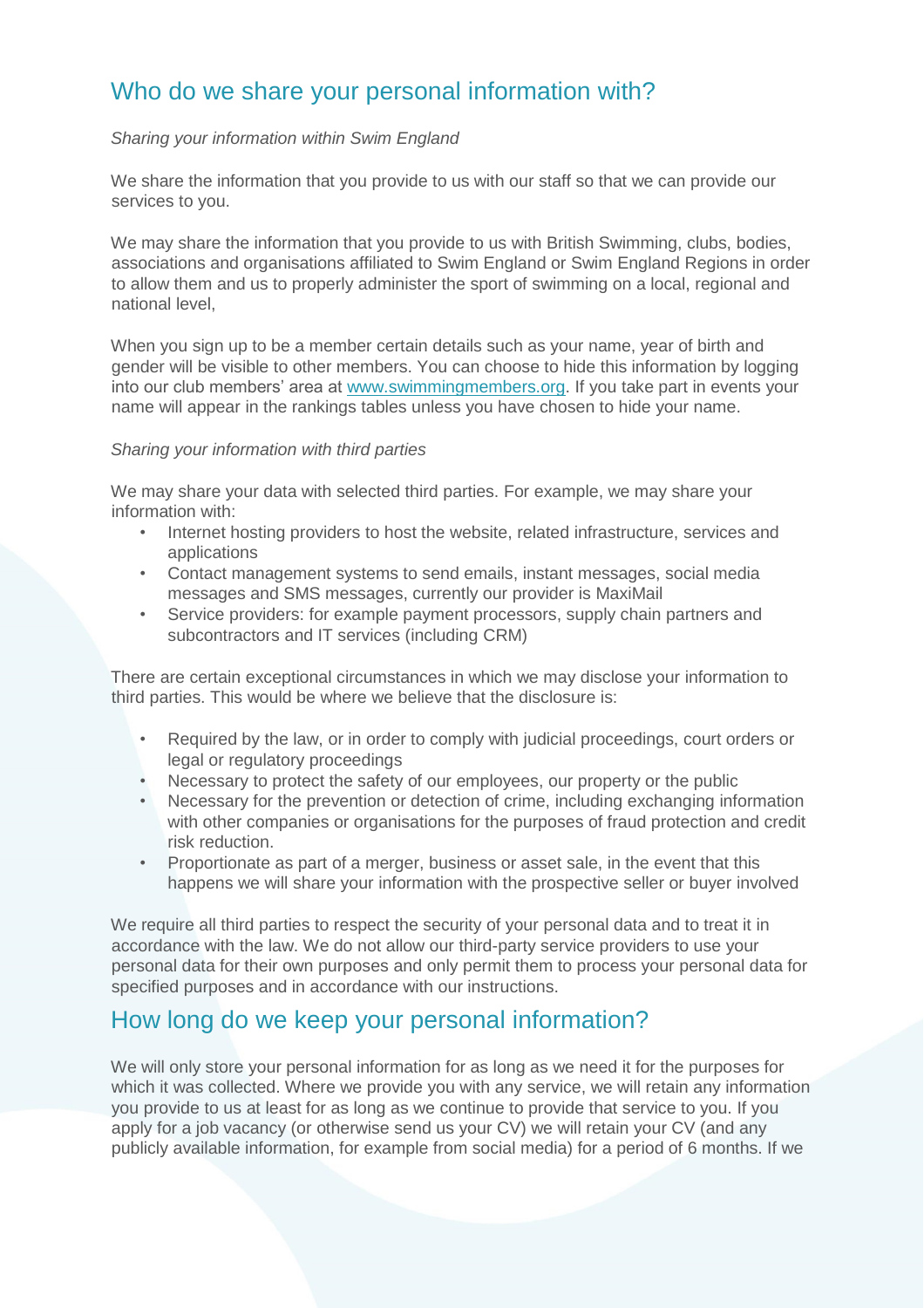are considering you for a particular role, we may retain this information for longer than that period.

In all other circumstances, we will keep all physical and electronic records of your information for a period of 6 years after your last contact with us. Exceptions to this rule are:

 $\Box$  Information that may be relevant to personal injury claims, or discrimination claims may be retained until the limitation period for those types of claims has expired. For personal injury or discrimination claims this can be an extended period as the limitation period might not start to run until a long time after you have worked for us.

### How do we protect your personal information?

We will take all steps reasonably necessary to ensure that your data is treated securely and in accordance with this policy.

We try to ensure that all information you provide to us is transferred securely via the website. Unfortunately, the transmission of information via the internet is not completely secure. Although we will do our best to protect your personal data, we cannot guarantee the security of your data transmitted to our site; any transmission is at your own risk. Once we have received your information, we will use strict procedures and security features to try to prevent unauthorised access.

All information you provide to us is stored on our/third party secure servers. Where we have given you (or where you have chosen) a password which enables you to access certain parts of our site, you are responsible for keeping this password confidential. We ask you not to share a password with anyone.

# What rights do you have in respect of your personal information?

#### *You have the right to be informed*

We have a legal obligation to provide you with concise, transparent, intelligible and easily accessible information about your personal information and our use of it. We have written this policy to do just that, but if you have any questions or require more specific information, you can get in touch using Contact Us section of the website.

#### *You have the right to access your personal data*

You have the right to ask us to confirm whether or not we hold any of your personal information. If we do, you have the right to have a copy of your information and to be informed of the following:

- Why we have been using your information
- What categories of information we were using
- Who we have shared the information with
- How long we envisage holding your information

In order to maintain the security of your information, we will have to verify your identity before we provide you with a copy of the information we hold.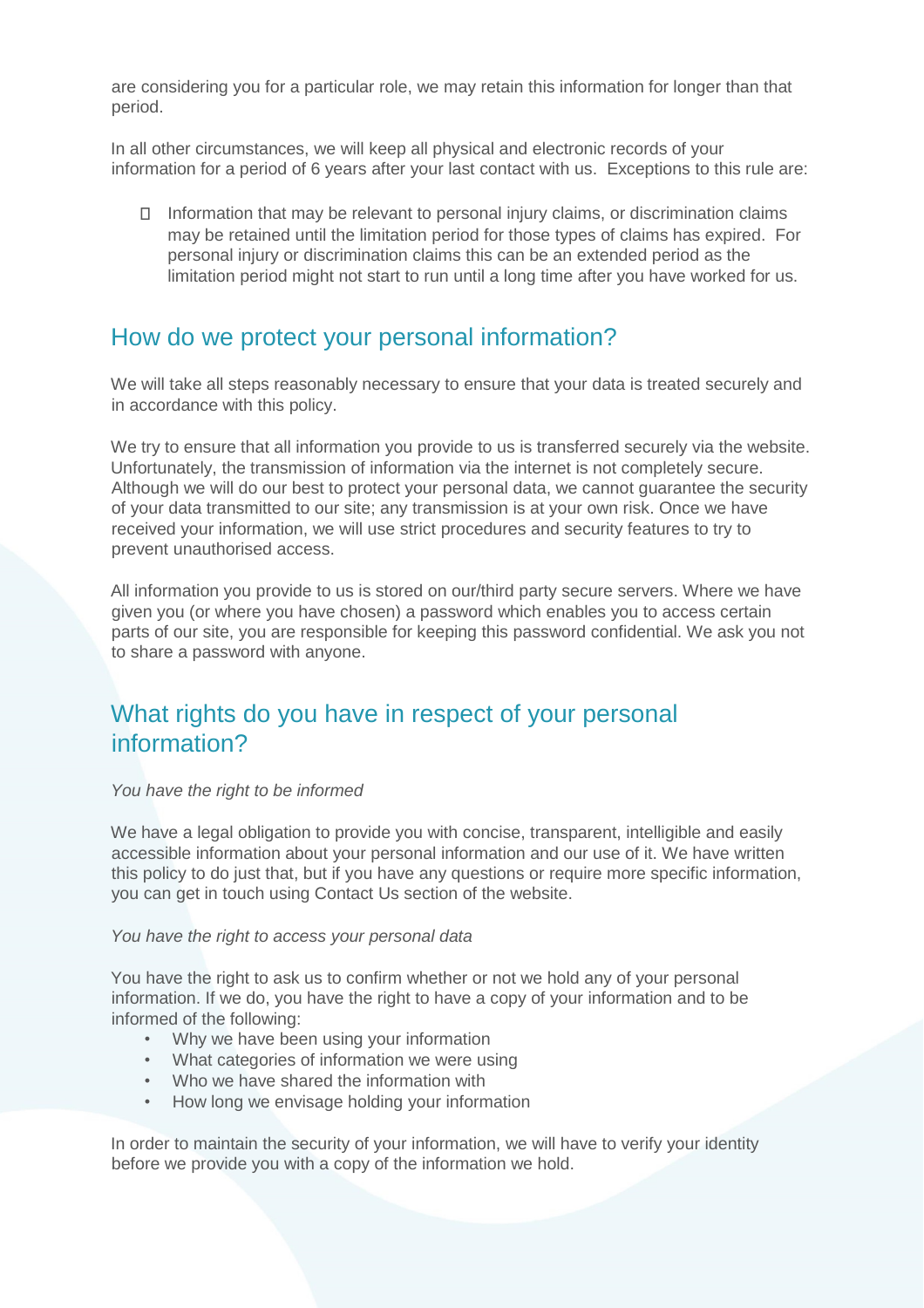The first copy of your information that you request from us will be provided free of charge, if you require further copies we may charge an administrative fee to cover our costs.

#### *You have the right to correct any inaccurate or incomplete personal data*

Where you have requested a copy of the information we hold about you, you may notice that there are inaccuracies in the records, or that certain parts are incomplete. If this is the case you can contact us so that we can correct our records.

#### *You have the right to be forgotten*

There may be times where it is no longer necessary for us to hold personal information about you. This could be if:

- The information is no longer needed for the original purpose that we collected it for
- You withdraw your consent for us to use the information (and we have no other legal reason to keep using it)
- You object to us using your information and we have no overriding reason to keep using it
- We have used your information unlawfully
- We are subject to a legal requirement to delete your information

In those situations you have the right to have your personal data deleted. If you believe one of these situations applies to you, please get in touch using our website. *You have the right to have a copy of your data transferred to you or a third party in a compatible format* 

Also known as data portability, you have the right to obtain a copy of your personal data for your own purposes. This right allows you to move, copy or transfer your personal data more easily from one IT system to another, in a safe and secure way.

If you would like us to transfer a copy of your data to you or another organisation in a structured, commonly use and machine-readable format, please contact us. There is no charge for you exercising this right.

#### *You have the right to object to direct marketing*

You can tell us at any time that you would prefer that we do not use your information for direct marketing purposes. If you would not like to receive any direct marketing from us, please contact us or use the links provided in any of our marketing communications, and we will stop sending direct marketing immediately.

#### *You have the right to object to us using your information for our own legitimate interests*

Sometimes, we use your personal information to achieve goals that will help us as well as you. This includes:

- When we tell you about services, products or events that are similar to ones that you have already engaged with, bought or attended
- When we use you information to help us make our business better
- When we contact you to interact, communicate or let you know about changes we are making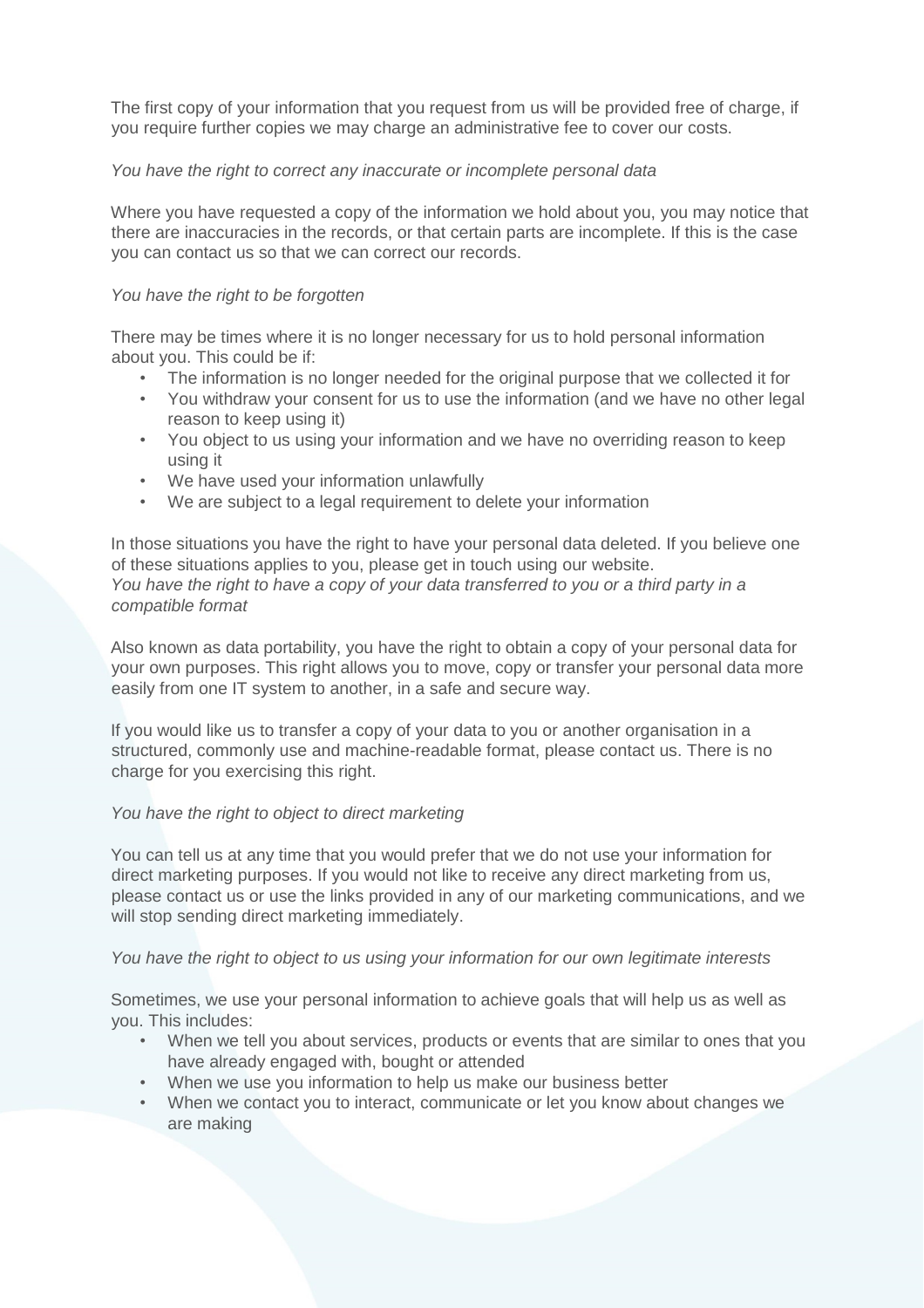We aim to always ensure that your rights and information are properly protected. If you believe that the way we are using your data is not justified due to its impact on you or your rights, you have the right to object. Unless we have a compelling reason to continue, we must stop using your personal data for these purposes.

In order to exercise your right to object to our use of your data for the purposes above, please contact us.

#### *You have the right to restrict how we use your personal data*

You have the right to ask us to stop using your personal data in any way other than simply keeping a copy of it. This right is available where:

- You have informed us that the information we hold about you is inaccurate, and we have not yet been able to verify this
- You have objected to us using your information for our own legitimate interests and we are in the process of considering your objection
- We have used your information in an unlawful way, but you do not want us to delete your data
- We no longer need to use the information, but you need it for a legal claim

If you believe any of these situations apply, please contact us.

#### *You have rights related to automated-decision making and profiling*

Any automated decision-making or profiling we undertake is solely for the purpose of tailoring the information which we provide to you. We will not use automated decisionmaking or profiling to make any decisions which will have a legal effect upon you or otherwise significantly affect you, and you have the right not to be subject to such decisions. If you have any concerns or questions about this right, please contact us.

# Changes to our Privacy Policy

Any changes we make to our privacy policy in the future will be posted on this page and, where appropriate, notified to you by email. Please check back frequently to see any updates or changes to our privacy policy.

This version was last updated on 26 July 2019 and historic versions can be obtained by contacting us.

# **Complaints**

If you wish to make a complaint about our collection or use of your personal data, please contact us in the first instance so that we may seek to resolve your complaint.

You have the right to lodge a complaint with the Information Commissioner's Office (ICO), the statutory body which oversees data protection law in the UK. Please visit the [ICO](https://ico.org.uk/concerns) [website](https://ico.org.uk/concerns) if you wish to lodge a complaint with the ICO.

## Contact Details